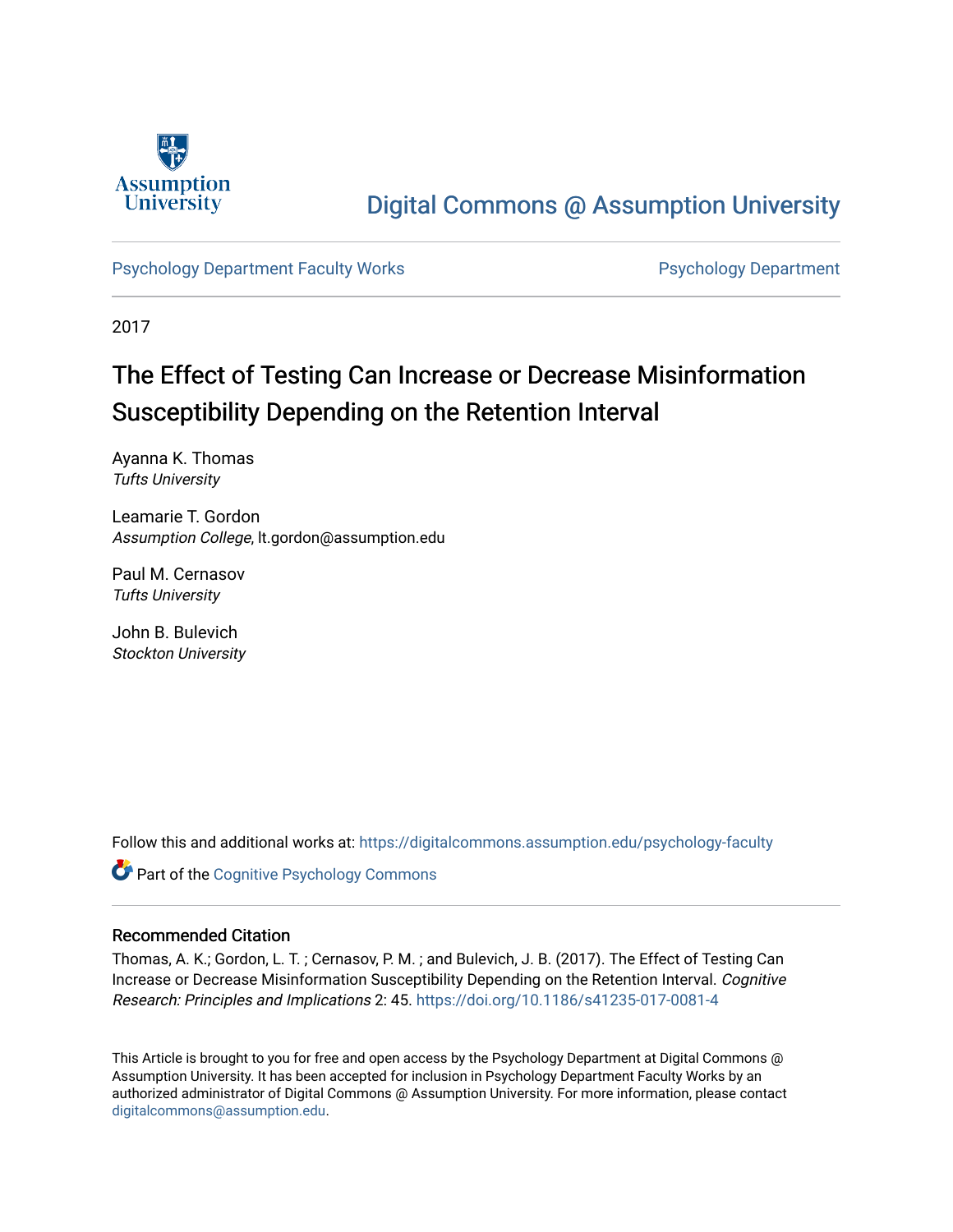# **ORIGINAL ARTICLE CONSERVANCE IN A LOCAL CONSERVANCE IN A LOCAL CONSERVANCE IN A LOCAL CONSERVANCE IN A LOCAL CONS**

CrossMark

# The effect of testing can increase or decrease misinformation susceptibility depending on the retention interval

Ayanna K. Thomas<sup>1\*</sup>, Leamarie T. Gordon<sup>2</sup>, Paul M. Cernasov<sup>1</sup> and John B. Bulevich<sup>3</sup>

# Abstract

Research has consistently demonstrated that testing prior to the presentation of misleading post-event information, within the context of a standard eyewitness misinformation paradigm, results in an increase in the misinformation effect. The present study investigated whether changes in misinformation susceptibility in the context of interim testing are affected by retention interval differences between misinformation presentation and final testing. Further, this study tested possible divergences in original and post-event learning between conditions where elaboration in processing of critical details was encouraged either indirectly, via interim testing, or directly, by visually emphasizing critical details. In two experiments, we compared three groups of participants. All participants were exposed to an event, presented with misleading post-event misinformation, and then given a final test on the original event. One group was given an interim test between the original event and the post-event synopsis. A second was presented with a post-event synopsis in which critical details were visually emphasized. A third group served as a baseline comparison group for which synopsis processing was not manipulated. All experimental phases occurred in a single session in Experiment 1. A 48-hour retention interval was inserted between the post-event synopsis and final test in Experiment 2. In Experiment 1, we found that interim testing and emphasizing critical details increased misinformation susceptibility as compared to that found in the standard misinformation group. In Experiment 2, misinformation susceptibility was reduced in the interim testing group. These results suggest that interim testing and emphasizing critical details influence the rate of original detail forgetting. At a longer retention interval, the benefits of testing in learning emerged.

Keywords: Misinformation, Retrieval enhanced suggestibility, Repeated testing, Attention allocation

### **Significance**

In today's society we are inundated with misinformation. Misinformation is presented to us through social media, through peer contact, and in some instances, from presumably reliable sources. In these situations, misinformation may alter our original memories, especially if that misinformation is somehow emphasized. The goal of the present research is to examine how emphasizing misinformation may impact memory for an original event within the context of eyewitness memory. We posit that, depending on the method by which the misinformation is emphasized, that misinformation may

either be accepted or rejected. The present study employs the highly reliable misinformation paradigm in which participants are exposed to a complex event, followed by the introduction of misleading post-event information. Critically, we investigate how emphasizing misleading post-event information indirectly, through test-related potentiation, or directly during actual misinformation presentation, will influence memories for the original complex event. This investigation has applied significance because it attempts to ascertain the factors that will exacerbate misinformation acceptance as opposed to rejection. The present results demonstrate that both interim testing and emphasizing critical details will result in an increase in reporting of those details. However, interim testing may also promote a reduction in misinformation susceptibility depending on when the



© The Author(s). 2017 Open Access This article is distributed under the terms of the Creative Commons Attribution 4.0 International License ([http://creativecommons.org/licenses/by/4.0/\)](http://creativecommons.org/licenses/by/4.0/), which permits unrestricted use, distribution, and reproduction in any medium, provided you give appropriate credit to the original author(s) and the source, provide a link to the Creative Commons license, and indicate if changes were made.

<sup>\*</sup> Correspondence: [ayanna.thomas@tufts.edu](mailto:ayanna.thomas@tufts.edu) <sup>1</sup>

<sup>&</sup>lt;sup>1</sup>Psychology Department, Tufts University, 490 Boston Avenue, Medford, MA 02155, USA

Full list of author information is available at the end of the article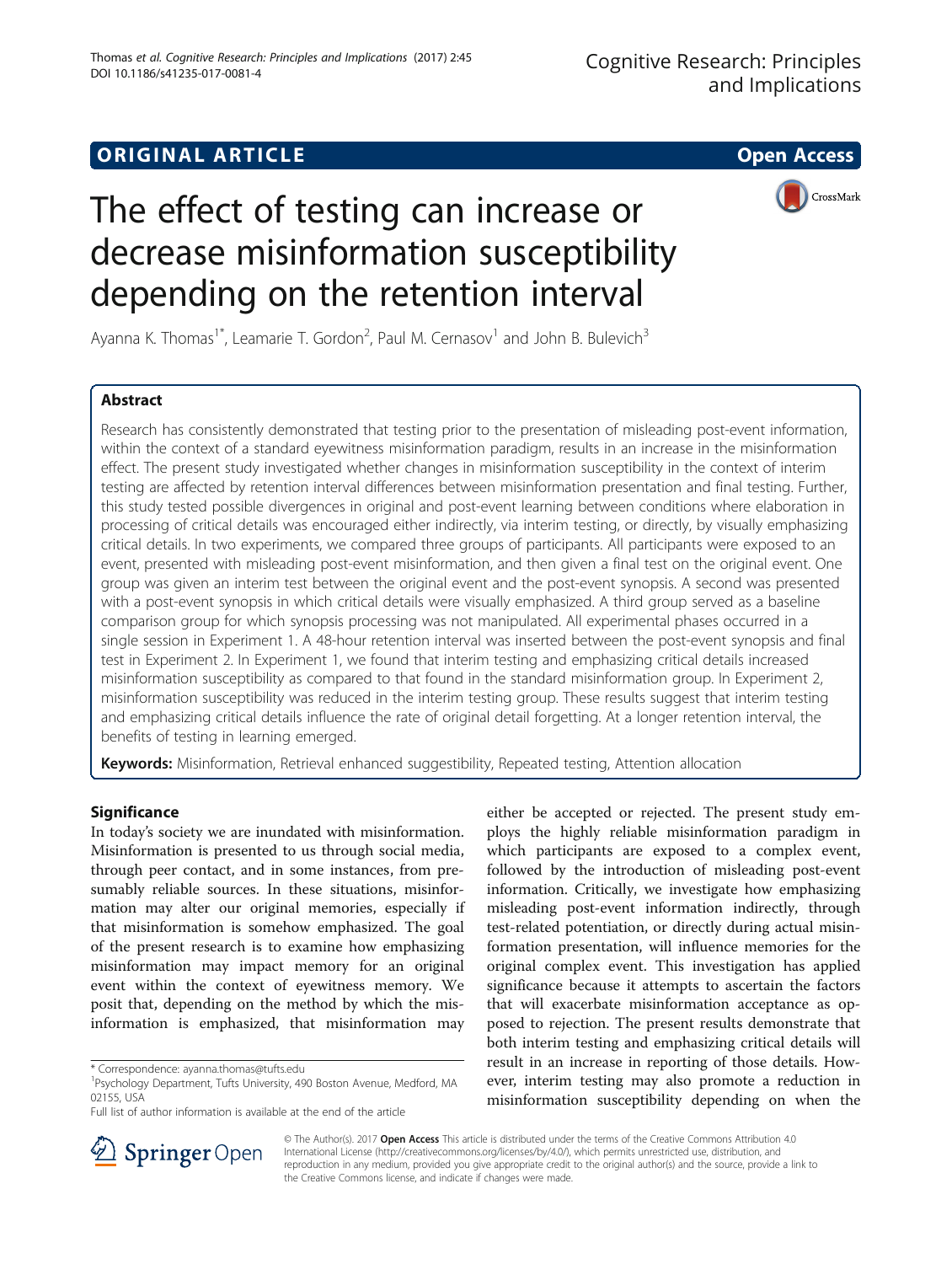final test is administered. We argue that delaying a final test results in the benefits of the testing effect to emerge, even within the context of the misinformation paradigm.

#### Background

Eyewitness memory researchers have long been concerned with factors that influence accurate memory for an originally witnessed event. Towards this end, there has been a substantial amount of research dedicated to understanding the misinformation effect. In a typical misinformation experiment, participants witness an original event. The event usually takes the form of a series of slides or a short video depicting a crime. After some retention interval participants are exposed to misleading post-event information in the form of a narrative or suggestive questions. Following misinformation presentation, memory for the original event is assessed. The typical finding is that exposure to misleading postevent information results in reduced access to original event details and increased reporting of misleading postevent details (Frenda, Nichols, & Loftus [2011](#page-10-0)).

More recently, research has demonstrated the counterintuitive finding that taking a test prior to receiving the misleading post-event narrative results in an enhanced misinformation effect. Dubbed as retrieval enhanced suggestibility (RES), researchers have demonstrated that preceding cued-recall or recognition testing results in even greater disruption to original event details and greater production of misleading post-event details on a final test of memory (Chan, Thomas, & Bulevich [2009](#page-9-0); Chan & LaPaglia [2013;](#page-9-0) Gordon & Thomas [2014](#page-10-0), [2017](#page-10-0); Gordon, Thomas, & Bulevich [2015;](#page-10-0) Thomas, Bulevich, & Chan [2010](#page-10-0)). In a typical RES study, a cued recall test immediately follows original event presentation and precedes the presentation of the misleading narrative. This condition is generally compared to a standard misinformation group who, instead of taking an interim test, perform some unrelated task prior to the presentation of the post-event synopsis. Research suggests that interim testing in this paradigm may increase accessibility of details presented in the synopsis (Thomas et al. [2010](#page-10-0)), and may result in test-potentiated learning of post-event details (Gordon & Thomas [2014](#page-10-0)).

Previous research has provided evidence that interim testing between the original event and post-event synopsis may affect attention and encoding processes employed when processing the narrative. For example, Gordon and Thomas [\(2014](#page-10-0)) found that participants who took an interim test spent more time reading sentences in the synopsis that included misleading details than participants who did not take an interim test. This difference in processing time resulted in an increase in errors of commission of suggested misleading details presented in the synopsis (see also Gordon et al. [2015](#page-10-0); Gordon & Thomas [2017\)](#page-10-0). Further, when processing time was reduced by requiring participants to simultaneously complete a second task when reading the synopsis, Gordon and Thomas ([2017](#page-10-0)) found that participants who had taken an interim test were no more likely to produce misinformation than participants who had not taken an interim test. The authors argued that the secondary task disrupted the additional processing indirectly engendered by the preceding test.

The pattern of results found within the RES eyewitness paradigm is similar to test-potentiation results found in the verbal learning literature. Researchers have consistently found that testing prior to restudy of a given item facilitates performance on a subsequent test of that item (cf., Izawa [1971](#page-10-0); Karpicke [2009](#page-10-0)) and facilitates the learning of new material (Wissman, Rawson, & Pyc [2011](#page-10-0)). Gordon and Thomas ([2014, 2017](#page-10-0)) demonstrated that including an immediate test of an originally witnessed event led to better recall of details from the post-event narrative on a modified recall test that encouraged multiple responses, and better recall on a cued-recall test the required responding from only the synopsis, as compared to conditions in which participants did not take an immediate test. Similarly, Pastötter, Schicker, Niedernhuber, and Bäuml ([2011](#page-10-0)) demonstrated that the encoding of information presented after a test was as effective as information presented before the test.

One theory proposes that testing facilitates learning of new material, because it improves encoding of the material. Encoding may be facilitated via the unconscious activation of related information during initial testing (cf., Carpenter, [2011;](#page-9-0) Chan, McDermott, & Roediger, [2006](#page-9-0); Grimaldi & Karpicke, [2012](#page-10-0)). That is, interim memory retrieval may activate the target and target-related information. That activation may facilitate the incorporation of new information into memory. In addition, testing may change participants' conscious encoding strategies (e.g., Wissman et al. [2011](#page-10-0)), leading participants to prioritize rehearsing or reviewing information that is related to previous test questions.

Several studies have linked interim testing with changes in post-test encoding strategies. An early study demonstrated that individuals spent more time reading passages after interim testing (Reynolds & Anderson [1982](#page-10-0)). More recent research has found that interim testing results in sustained attention during subsequent study and reduces mind-wandering (Szpunar, Khan, & Schacter [2013](#page-10-0)). It is our view that changes in processing associated with misleading narrative details, as a result of interim testing, influences the accessibility of those details in memory. An increase in accessibility may then have influenced the ease with which misleading narrative details came to mind, biasing responding on a final memory test (cf., Baddeley, [1982](#page-9-0); Jacoby, Bishara, Hessels, & Hughes [2007](#page-10-0)).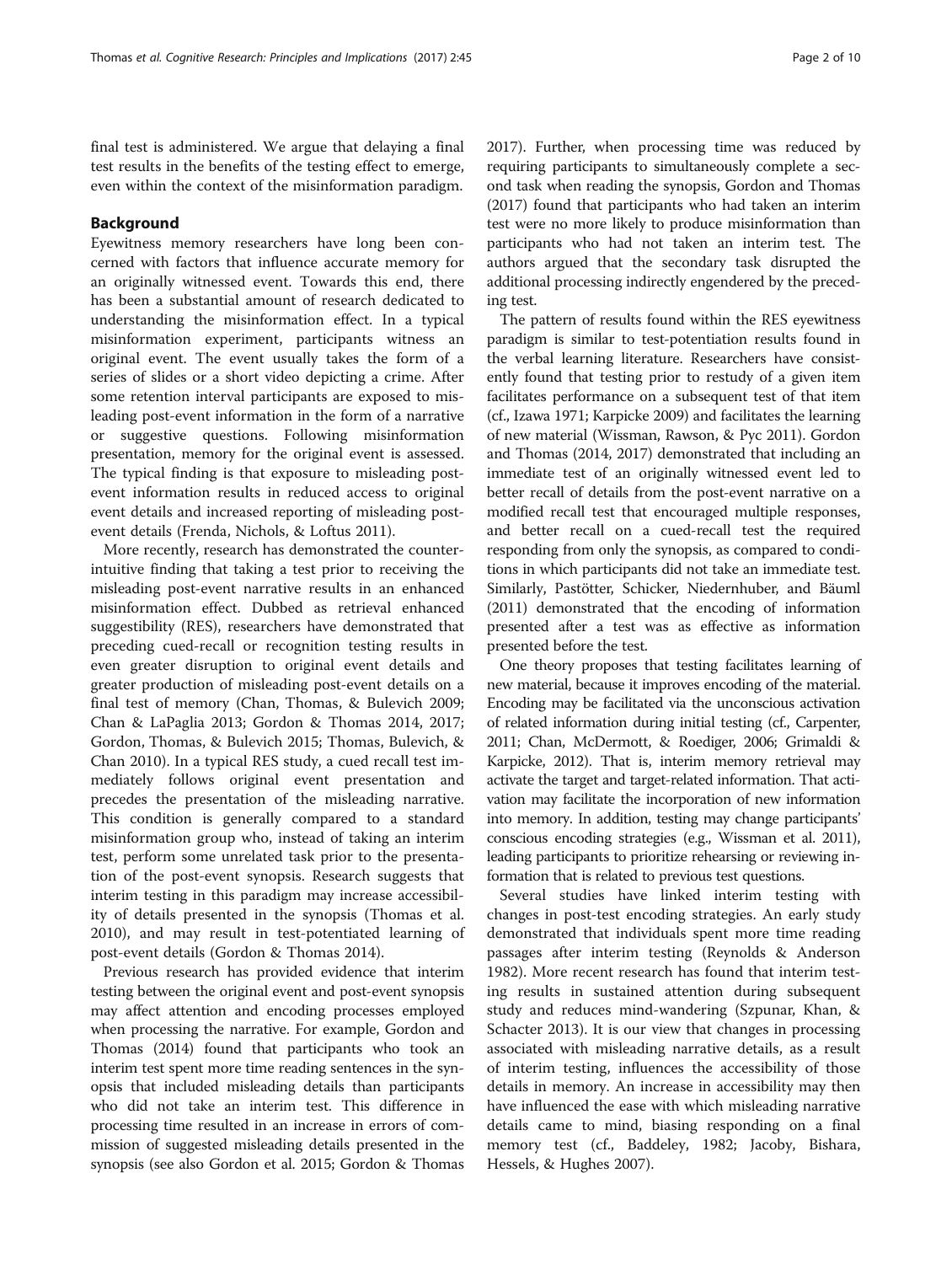Changes in accessibility of misleading post-event information should result in an increase in production of that information on a final test of memory. However, a direct comparison of interim testing, which may indirectly influence the processing of post-test information with a manipulation designed to directly influence the processing of post-test information, has not been examined within a misinformation paradigm. We argue that such an examination has both practical and theoretical implications. Practically speaking, there are a variety of methods employed by criminal investigators, news organizations, and even political operatives to make information more salient. It remains unknown whether such manipulations result in long-term disruption of original memories. The goal of the present study is to test whether the impact of indirect (interim testing) and direct (explicit emphasis) methods to emphasize misinformation will have short and longer term consequences of memory for an original event.

Interim testing was compared to emphasizing details in the context of two experiments. Experiment 1 occurred in one testing session. Experiment 2 included a 48-hour retention interval between synopsis presentation and final testing. We hypothesized that, upon immediate testing, misinformation susceptibility and memory for the original event would appear similar between the interim testing and emphasized detail groups. That is, interim testing and emphasizing details were both predicted to increase misinformation production on an immediate final test. However, when the final test is delayed by 48 hours, we predicted that the influence of misinformation on final test reporting would be diminished in both conditions, allowing the benefits of interim testing of original event memory to emerge.

Research has consistently demonstrated that repeated testing results in better memory performance compared to restudy (for review, see Roediger & Butler [2011\)](#page-10-0). Further, several recent studies suggest that interim testing results in semantic or conceptual organization that promotes robust long-term recall (e.g., Congleton & Rajaram [2012](#page-9-0), [2014;](#page-10-0) Roediger & Karpicke [2006a](#page-10-0), [b](#page-10-0); Zaromb & Roediger [2010](#page-10-0)). Finally, research suggests that, when temporary accessibility dissipates, original responses may regain their dominance (Lustig, Konkel, & Jacoby [2004](#page-10-0)). Therefore, we expected that interim testing would result in better memory performance for the original event and reduced misleading errors of commission when final testing occurred after 48 hours.

In the present study, we compared the misinformation effect across three groups, a standard Misinformation group, an Interim Testing group, and an Emphasized Details group. The latter groups were used in order to examine how different forms of elaboration encouragement

(indirect vs. direct) would impact memory for the original event when final testing occurred immediately or after a 48-hour retention interval. We predicted that both elaboration groups would demonstrate a greater misinformation effect as compared to the standard group when testing immediately followed presentation of misinformation. That is, both groups of participants would be more likely to produce misinformation on the final test of memory, and less likely to produce original event details, because direct and indirect encouragement to process synopsis details would increase the temporary accessibility of those details and bias responding (cf., Thomas et al. [2010\)](#page-10-0). However, when final testing was delayed, we predicted participants in the Interim Testing group would demonstrate better memory for the original event than participants in either the Standard Misinformation or Emphasized Details groups.

#### Experiment 1

#### **Mathods**

#### **Design**

The experiment design was a 3 (Item type: Consistent, Neutral, Misleading)  $\times$  3 (Group: Standard, Interim Test, Emphasized Detailed) mixed design. Item type was manipulated within subjects, while Group was a betweensubjects variable.

#### **Participants**

Experiment 1 included a group of 132 participants recruited from the Human Participant Pool at Tufts University. Sample size for each experiment was calculated using G\*Power 3 (Faul, Erdfelder, Lang, & Buchner [2007](#page-10-0)). Our goal was to determine the appropriate sample size using moderate parameters (power = 0.80, effect size  $f = 0.30$ ). Participants ranged in age from 18 to 23 years, all spoke English as their primary language, and had not been previously exposed to the experimental material. Participants were randomly assigned to one of three groups, with an equal number of participants in each group.

#### Materials and procedure

The original event was a 42-minute episode of the television show 24 (20th Century Fox Television [2001](#page-9-0)). Following the informed consent procedure, participants were instructed to watch with the knowledge that a memory test about the episode would later occur. After viewing the video, participants in the Interim Test Group took an immediate cued recall test on 33 details of the video (e.g., Question: What did the terrorist use to knock out the flight attendant? Answer [not provided to participants]: A hypodermic syringe). Questions were presented via E-prime 2.1 software (Version 2.1; Schneider, Eschman, & Zuccolotto [2002\)](#page-10-0) and participants were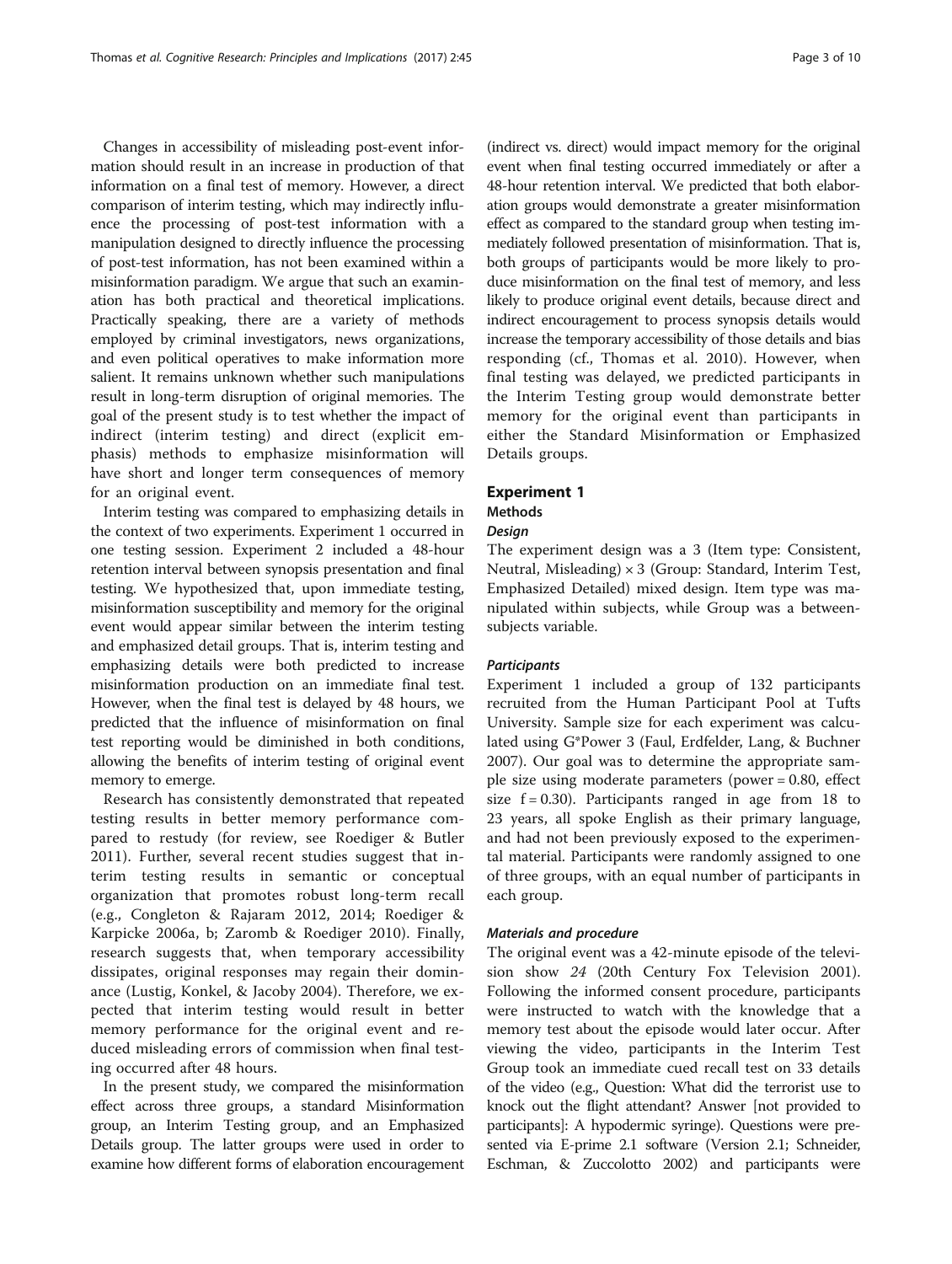required to respond to all questions. No corrective feedback was provided. The 33 questions presented on the interim test were directly associated with the 33 critical details presented in the post-event synopsis. Participants in the Standard and Emphasized Details Misinformation groups played Tetris (a computerized falling-rock puzzle game) instead of taking the first test. Testing and game play lasted 12 minutes. All participants then completed a brief demographic questionnaire and a vocabulary test (Salthouse [1993\)](#page-10-0). Participants were given 8 minutes to complete these tasks.

All participants were then visually presented with the post-event synopsis, with the instructions to read at their own pace. The synopsis was presented visually using E-prime 2.1 in sequential segments. Participants were instructed to read each segment and press the spacebar to move forward. Thirteen segments were presented, and each contained between one and three critical details. A total of 33 critical details were presented; 11 sentences contained misleading information (misleading, e.g., The terrorist knocks the flight attendant unconscious with a chloroform rag), 11 contained information consistent with the video (consistent, e.g., The terrorist knocks the flight attendant unconscious with a hypodermic syringe), and 11 served as neutral, control sentences (neutral, e.g., The terrorist knocks the flight attendant unconscious). The misleading information always involved replacing a specific item with a plausible alternative. Misleading, neutral, and consistent sentences were counterbalanced. Each critical detail appeared only once in the narrative

and whether the detail was consistent, neutral, or misleading was counterbalanced across participants. Both focal and non-focal details were manipulated.

Participants in the Interim Testing and Standard Misinformation groups received the same narratives. In these groups, the narrative was written in 16-point black Arial font, and presented against a white background. Participants in the Emphasized Details group received the narrative in a similar fashion to the other groups, with one important exception. Sentences containing critical details were presented in red font, and the critical details themselves were underlined. All critical details (consistent, neutral, misleading) were emphasized in this manner. Immediately following the narrative, all participants took a 33-question, forced cued recall test. This test was identical to the one used as the interim test. Participants were instructed to respond with only details from the video, thereby forcing participants to discriminate between the original event and post-event synopsis. Test question order was the same across all groups and followed the narrative structure of the video. Testing was untimed; however, participants could not advance to the next question before responding. A schematic of the procedure can be found in Fig. 1.

#### Results

#### Accurate recall on the interim test

All follow-up comparisons used a Bonferroni correction unless otherwise stated. Accurate recall on the interim and final tests was calculated by dividing the total

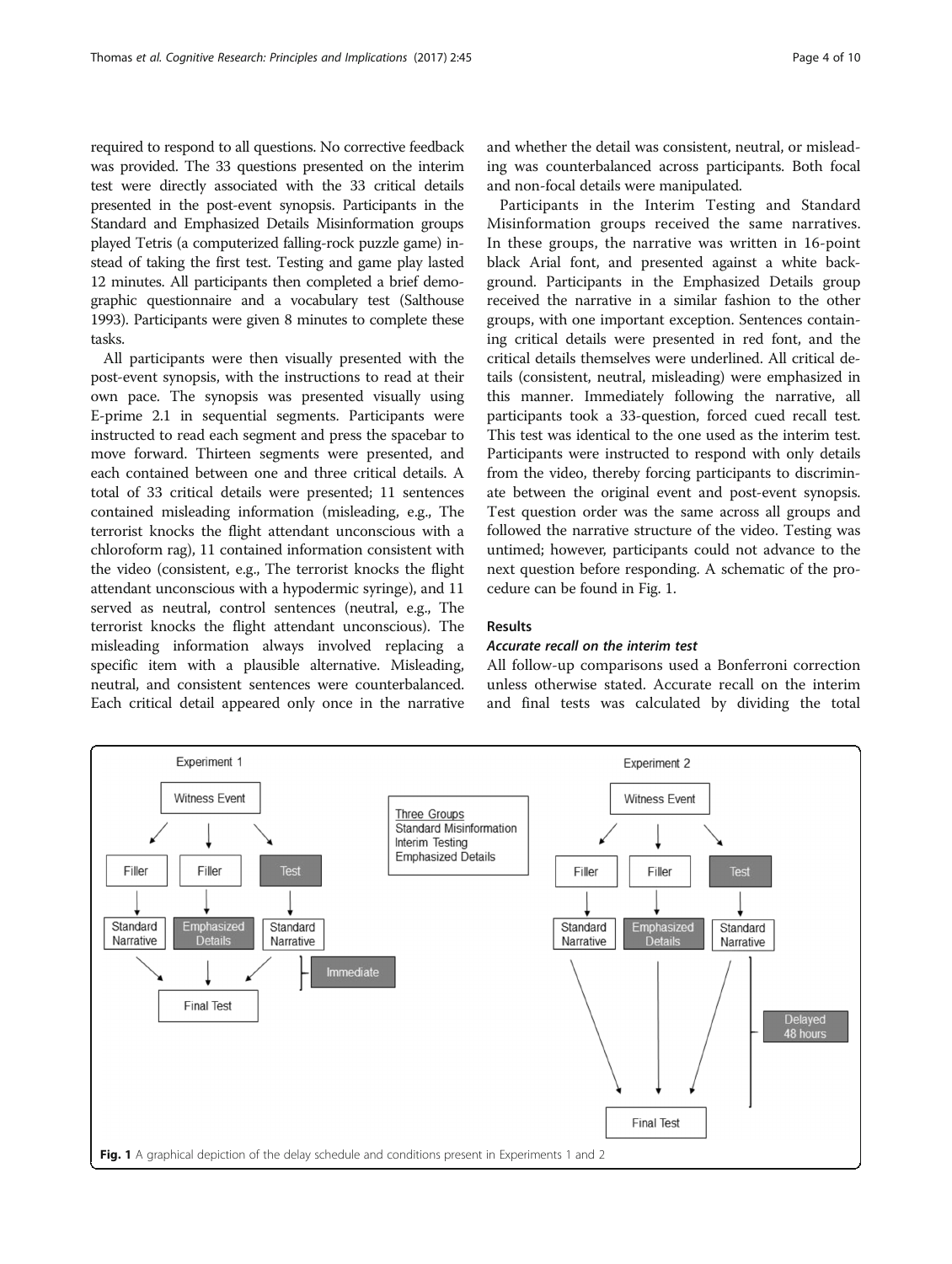<span id="page-5-0"></span>number of trials in which participants produced correct video details by the total number of trials for that given item type. On the interim test, 0.55 of participants' responses were accurate and 0.05 consisted of spontaneous misinformation production.

#### Accurate recall on the final test

A 3 (Item type: Consistent, Neutral, Misleading)  $\times$  3 (Group: Standard, Interim Testing, Emphasized Details) ANOVA on average final test accuracy found a main effect of item type,  $F(2, 258) = 148.72$ ,  $P < 0.001$ ,  $\eta_p^2 = 0.53$ . As illustrated in Fig. 2, consistent trials  $(M = 0.81)$  resulted in significantly greater accuracy as compared to neutral trials  $(M = 0.57, t(131) = 11.98, P < 0.01, d = 1.42)$ . In addition, participants were more accurate on neutral trials compared to misleading trials  $(M = 0.47, t(131) = 4.86,$  $P < 0.01$ ,  $d = 0.49$ ). We also found an interaction between item type and group  $(F(4, 258) = 4.17, P < 0.005,$  $\eta_p^2 = 0.06$ ). This interaction was driven by the differences between performance on neutral trials and misleading trials across the three groups. As Fig. 2 illustrates, this difference was small in the Standard Misinformation group, and non-significant when examined using a Bonferroni corrected *t*-test  $(t(43) = 0.40, P = 0.70)$ . However, participants in the Emphasized Details group  $(t(43) = 5.31, P < 0.001, d = 0.69)$  and participants in the Interim Test group  $(t(43) = 3.51, P < 0.001, d = 0.58)$  were significantly less accurate on misleading trials as compared to neutral trials. No other comparisons on final test accuracy were significant.

#### Misleading errors of commission on the final test

A 3 (Item type: Consistent, Neutral, Misleading) × 3 (Group: Standard, Interim Testing, Emphasized Details) ANOVA on average misleading errors of commission found a main effect of item type  $(F(2, 258) = 189.12, P < 0.001, \eta_p^2 = 0.59)$ . As

expected, misleading errors of commission were more likely to occur after the presentation of misleading details in the synopsis than spontaneously on consistent or neutral trials. We also found an interaction between item type and group  $(F(4, 258) = 5.27, P < 0.005, \eta_p^2 = 0.08$ ). Consistent with previous RES literature, participants in the Interim Testing group  $(M = 0.34)$  were more likely to produce misleading errors of commission on the final test than participants in the Standard misinformation group  $(M = 0.23, t(86) = 2.26, P < 0.05, d = 0.66)$ . Participants in the Emphasized Details group  $(M = 0.33)$  were also significantly more likely to produce misleading details incorrectly than those in the Standard misinformation group  $(t(86) = 3.25, P < 0.005, d = 0.49)$ . The difference in mean misleading errors of production between the Interim Test and Emphasized Details group did not reach statistical significance  $(t < 1)$ . These data are presented in Fig. [3.](#page-6-0)

#### Discussion

Experiment 1 demonstrated that misinformation susceptibility was similar for participants in the Interim Test and Emphasized Details groups. That is, participants in these groups demonstrated a greater difference in accuracy between neutral and misleading trials than participants in the Standard misinformation group. Further, these participants were more likely to produce misleading errors of commission on a final test as compared to participants in the Standard misinformation group. Consistent with previous research, these data would suggest that interim testing results in changes to how the post-test narrative is processed. Behaviorally, the increase in misinformation susceptibility was similar to what was demonstrated by highlighting critical details in the present research. Greater susceptibility to misinformation in the context of interim testing and emphasizing details suggests that both

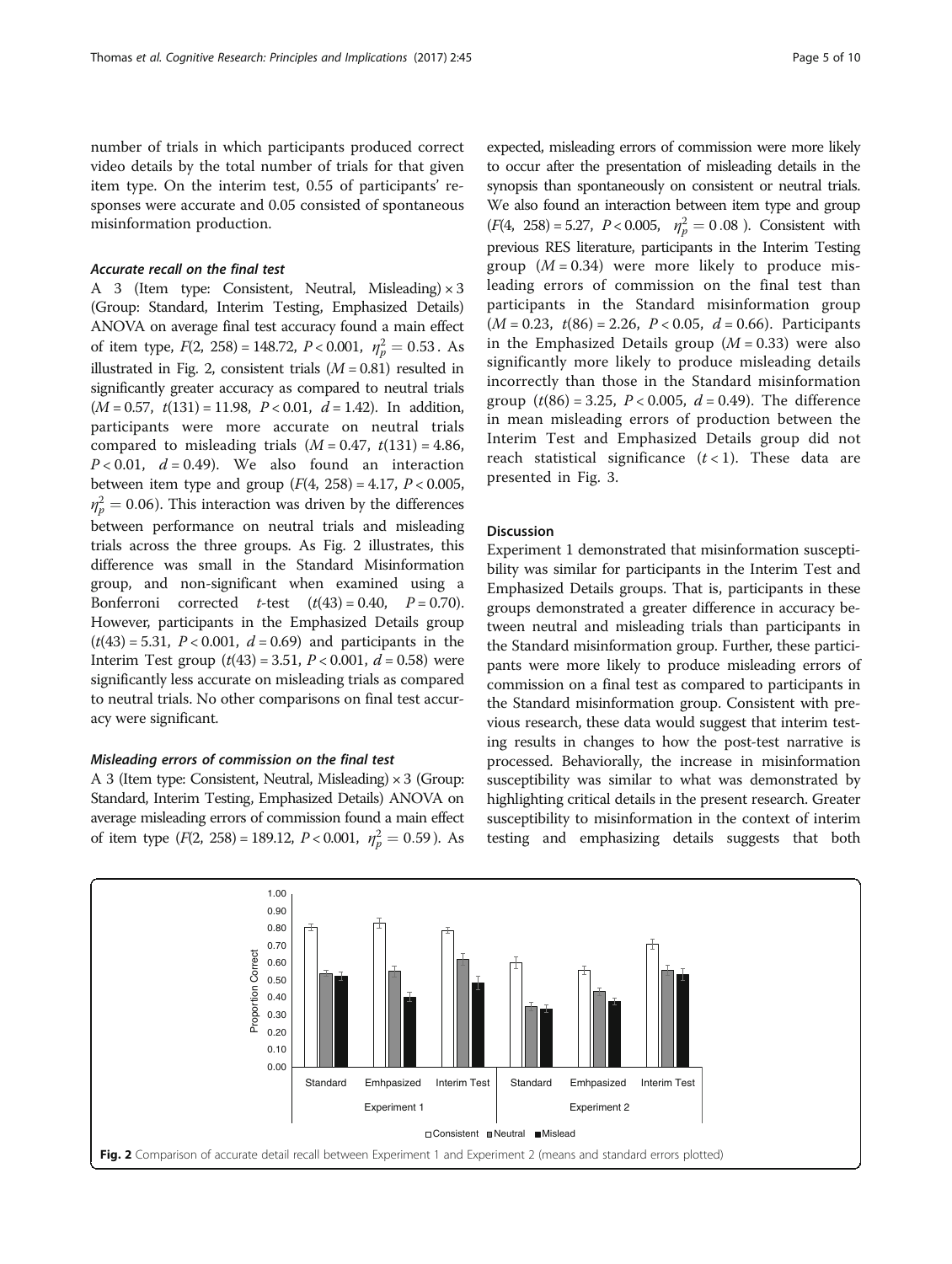<span id="page-6-0"></span>

procedures may serve to increase accessibility of synopsis details, and that accessibility may influence misinformation error production on the final test. Thus, both interim testing and emphasizing details may result in an ironic effect, boosting suggestibility. Although the findings of the present experiment align with previous research, it remains unclear why interim testing in this eyewitness paradigm does not result in better learning of previously tested information. We hypothesized that such benefits may only emerge when final testing is delayed, because misleading information will no longer exert influence on memory.

#### Experiment 2

Experiment 2 explored whether the benefits of interim testing on final memory performance would be more apparent if final testing was delayed. Research has consistently demonstrated that testing effects are more likely to occur when final assessment is delayed. Experiment 2 also had a secondary goal of examining the factors that may dissociate final test performance between the Interim Testing and Emphasized Details groups. Research has consistently demonstrated that testing produces better learning as compared to elaborative encoding (Karpicke & Blunt [2011](#page-10-0); Karpicke & Smith [2012\)](#page-10-0). We suggest that the value of interim testing in an eyewitness paradigm may be demonstrated when final testing is delayed and participants are required to rely on more conscious recollective processes to complete the final test. That is, the forgetting that occurs over the 48-hour period should encourage a more effortful search strategy. However, only participants who learned information through interim testing will be able to capitalize on this more effortful search.

#### Methods

#### Design

The experiment design was a 3 (Item type: Consistent, Neutral, Misleading)  $\times$  3 (Group: Standard, Interim Test, Emphasized Detailed) mixed design. Item type was

manipulated within subjects, while Group was a between-subjects variable.

#### **Participants**

Experiment 2 included a new group of 132 participants recruited from the Human Participant Pool at Tufts University. Sample size for each experiment was calculated using G\*Power 3 (Faul et al. [2007\)](#page-10-0).

#### Materials and procedure

We used the same materials in Experiment 2 as used in Experiment 1. After the informed consent procedure, participants viewed the 42 minute video. Participants in the Interim Testing group then took a 33 question cued recall test. Participants in the Standard Misinformation and Emphasized Details group engaged in a filler task. All participants then completed a brief demographic questionnaire, and a vocabulary test (Salthouse [1993](#page-10-0)). All participants were then visually presented with the postevent synopsis, with the instructions to read at their own pace. The same procedures for narrative presentation used in Experiment 1, were again used in Experiment 2. After the narrative, participants were thanked for their time, and reminded to return to the laboratory 48 hours later. Upon returning for the second session, all participants took a 33 question forced cued recall test. Participants were instructed to respond with only details from the video, thereby forcing participants to discriminate between the original event and post-event synopsis. Testing was untimed; however, participants could not advance to the next question before responding.

#### Results

#### Accurate recall on the intervening test

On the intervening test, 0.55 of participants' responses were accurate and 0.03 of responses were misinformed.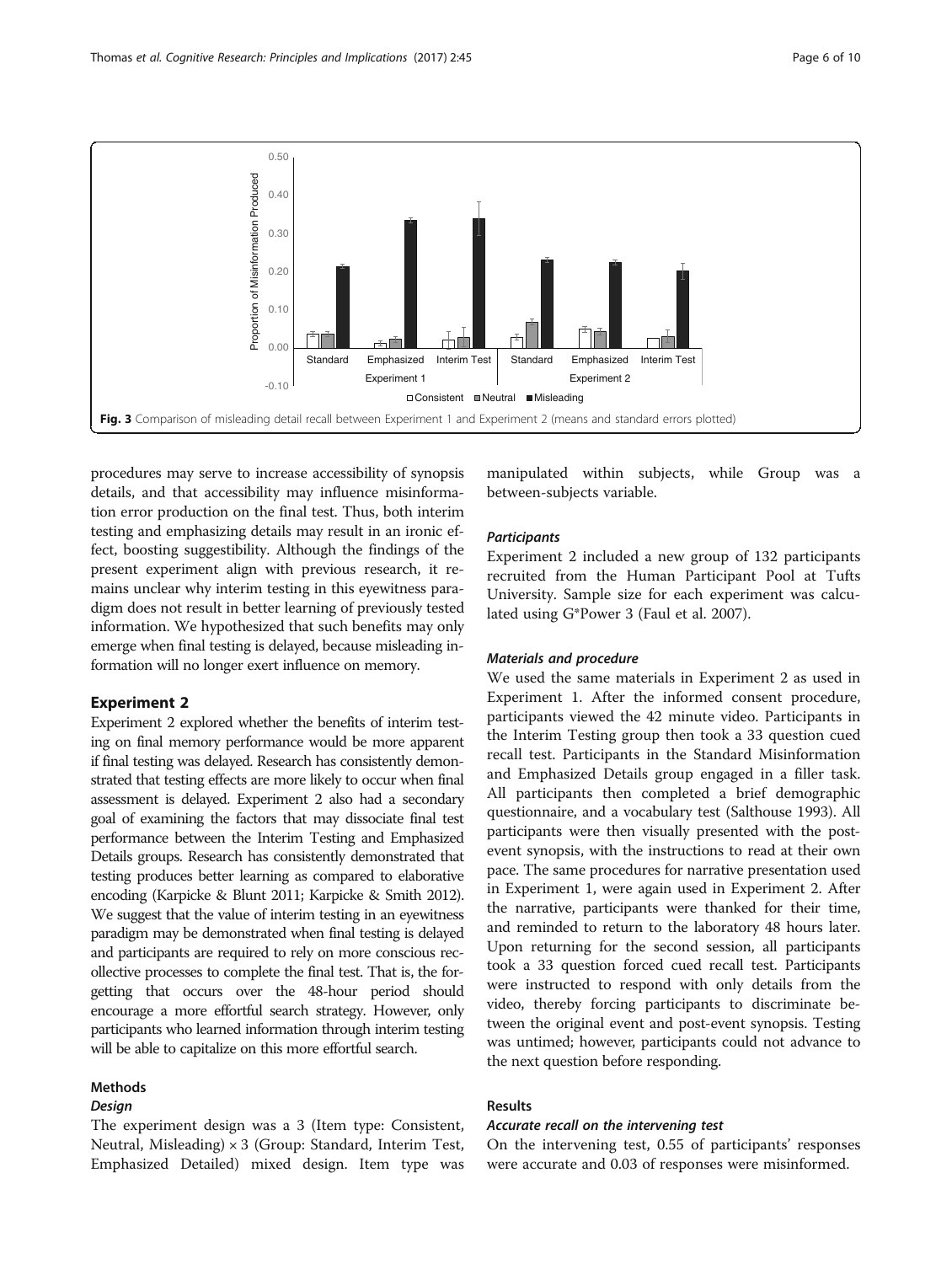#### Accurate recall on the final test

A 3 (Item type: Consistent, Neutral, Misleading)  $\times$  3 (Group: Traditional, Interim Test, Emphasized Details) ANOVA on average correct responding found a main effect of item type  $(F(2, 258) = 82.31, P < 0.001, \eta_p^2 = 0.39$ ). As illustrated in Fig. [2,](#page-5-0) consistent trials  $(M = 0.63)$  resulted in significantly greater accuracy as compared to neutral trials  $(M = 0.45$ ,  $t(131) = 11.26$ ,  $P < 0.01$ ,  $d = 0.87$ ). In addition, participants were marginally more accurate on neutral trials compared to misleading trials  $(M = 0.42, t(131) = 1.71, P = 0.08)$ . We also found an interaction between item type and group  $(F/4,$  $(258) = 2.95, P < 0.05, \eta_p^2 = 0.04$ ).

We hypothesized that the positive influence on interim testing on memory performance would emerge in the context of the longer retention interval. As such, we examined this interaction within the context of two subsequent 3 (Item type: Consistent, Neutral, Misleading)  $\times$  2 (Group) ANOVAs in which the Interim Testing group was compared to each of the other groups. When Interim Testing was compared with the Standard Misinformation group, we found main effects of item type  $(F(1, 172) = 39.15, P < 0.001, \eta_p^2 = 0.31)$  and of group  $(F(1,$ 86) = 27.18,  $P < 0.001$ ,  $\eta_p^2 = 0.25$ ). On average, participants in the Interim Testing group  $(M = 0.60)$  demonstrated better final memory test accuracy than participants in the Standard group ( $M = 0.46$ ). The interaction between item type and group was not significant. When the Interim Testing group was compared to the Emphasized Details group, we found a main effect of item type  $(F(1, 172) = 62.58, P < 0.001, \eta_p^2 = 0.42$ ). We also found an interaction between group and item type  $(F(2, 172) = 5.04, P < 0.01, \eta_p^2 = 0.06$ ). Although interim testing led to better performance across all items, the difference between the two groups was largest for neutral and misleading trials (consistent:  $t(86) = 2.58$ ,  $P = 0.01$  (ns after Bonferroni correction); neutral:  $t(86) = 6.67$ ,  $P < 0.001$ ,  $d = 1.44$ ; misleading:  $t(86) = 4.43$ ,  $P < 0.001$ ,  $d = 0.90$ ).

#### Misleading errors of commission on the final test

A 3 (Item type: Consistent, Neutral, Misleading) × 3 (Group: Traditional, Interim Testing, Details Emphasized) ANOVA on average misleading errors of commission found a main effect of item type  $(F(2, 258) = 167.67, P < 0.001, \eta_p^2 = 0.56)$ . As expected, misleading errors of commission were more likely to occur after the presentation of misleading details in the synopsis than spontaneously on consistent or neutral trials. No other effects were significant.

#### Additional analyses

Because the only difference between Experiments 1 and 2 was the retention interval that preceded the final test,

we also compared misinformation errors of commission on misleading trials (where that information was actually presented) across the two experiments. We found a significant interaction between Group and Experiment  $(F(2, 264) = 2.95, P < 0.05, \eta_p^2 = 0.02)$ . Retention interval similarly impacted error production for participants in both the Interim Testing and Emphasized Details group. That is, these production errors were higher than those demonstrated by the Standard group in Experiment 1, and dropped to the level demonstrated by the Standard group in Experiment 2. Similarly, when we examined final test accuracy collapsed across item type, we found a significant interaction between Group and Experiment  $(F(2, 264) = 8.59, P < 0.001, \eta_p^2 = 0.06)$ . However, in the case of accuracy, the interaction was driven by the stable performance across experiments demonstrated by the Interim Testing group  $(M_{\rm expl} = 0.63; M_{\rm exp2} = 0.60)$ . Participants in both the Standard Misinformation and Emphasized Details group demonstrated a drop in final test accuracy between Experiments 1 and 2. These comparisons are presented in Figs. [2](#page-5-0) and [3.](#page-6-0)

#### General discussion

The present study demonstrated that both interim testing and visually emphasizing critical details in the postevent narrative influenced misinformation susceptibility. However, and most importantly, the present study suggests that the underlying process by which interim testing and emphasizing details operate are quite different. In Experiment 1, when final testing occurred immediately after the presentation of the post-event synopsis, participants in the Interim Testing and Emphasized Details groups were significantly less likely to correctly remember original event details on misleading trials, and significantly more likely to produce misleading details than participants who were exposed to the synopsis in the absence of testing or emphasis. On the surface, these data would suggest that the encoding operations facilitated by testing might be similar to that instantiated by emphasizing details. In both situations, attention to detail in the narrative may be influenced indirectly by the preceding test or more directly by visually emphasizing those details in the narrative.

Gordon and Thomas ([2014, 2017\)](#page-10-0) presented evidence to suggest that interim testing does influence attention and encoding processes of subsequent information in a misinformation paradigm. Specifically, we found that participants spent more time reading sentences in the synopsis that included critical details if a test preceded the synopsis. Further, Gordon et al. ([2015\)](#page-10-0) found that both test questions and responses guided subsequent changes in reading time associated with synopsis details. When participants encountered synopsis details that contradicted interim test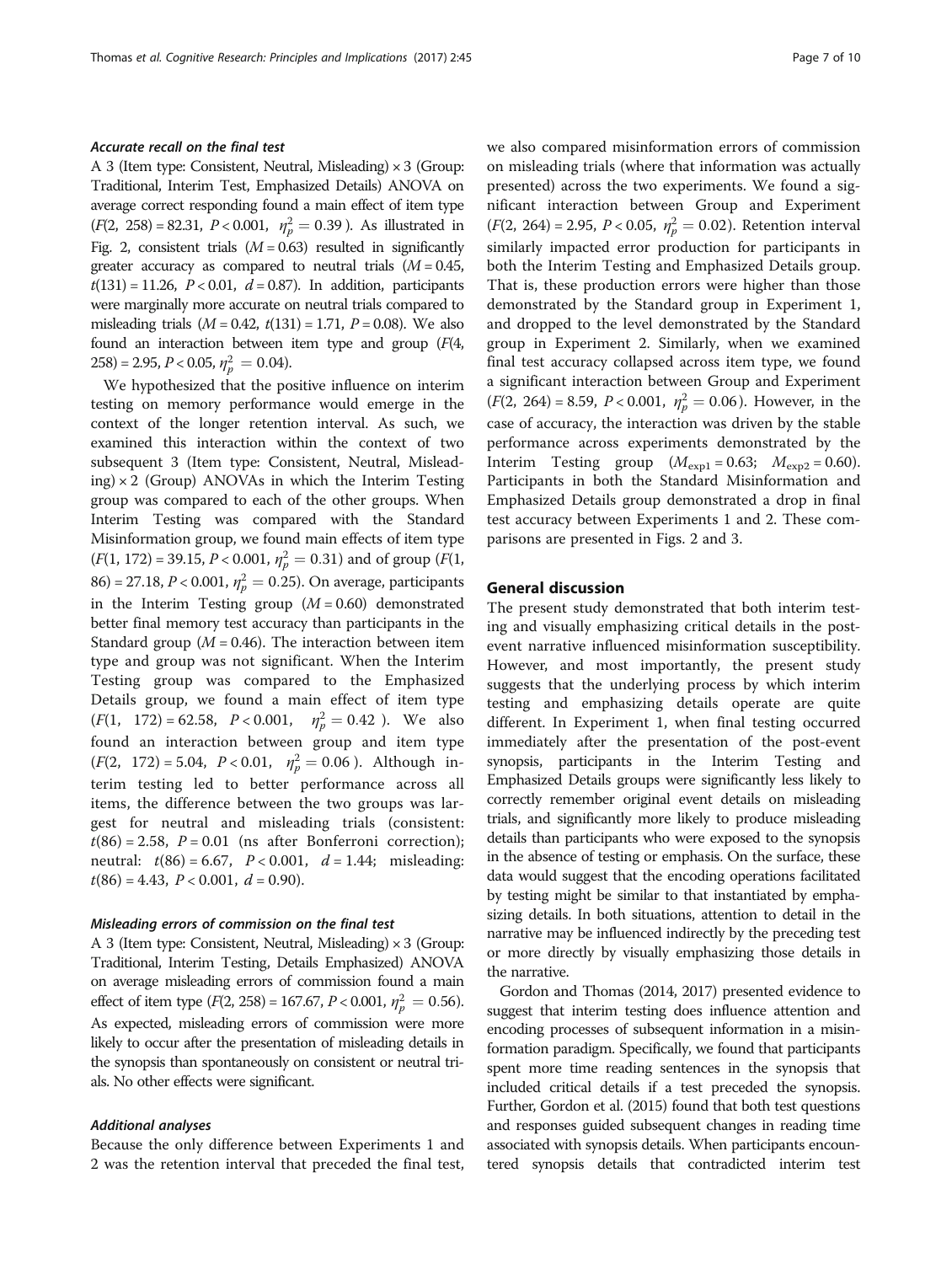responses, participants spent more time on those details than when test responses and synopsis details agreed. Consistent with these findings, the present study demonstrated that interim testing influenced how the post-test synopsis was processed and encoded.

We argue that increased misinformation production is directly related to the attention directed to those details, and are akin to what Pastötter and Bäuml ([2014](#page-10-0)) characterize as a forward effect of testing. Pastötter et al. ([2011](#page-10-0)) presented compelling evidence that interim testing may reset encoding processes, resulting in effective learning of post-test information. The forward effects of testing, as discussed thus far in the literature, do not directly necessitate testing. Rather, such effects have been characterized as a 'reset' of encoding processes (Pastötter et al. [2011\)](#page-10-0) or a change in encoding strategies (Wissman et al. [2011\)](#page-10-0). As such, the present study examined whether interim testing and other methods employed to affect encoding strategies would have the same downstream consequences for misinformation susceptibility. We found that visually emphasizing critical details resulted in the same pattern of misinformation utilization as interim testing in Experiment 1. However, the impact of emphasizing details and interim testing diverged when memory was assessed at longer retention interval. The pattern of results associated with emphasizing details is consistent with those reported by Eslick, Fazio, and Marsh [\(2011](#page-10-0)), who found that highlighting correct and misleading general knowledge details in fiction stories resulted in an increased likelihood of using those incorrect details to answer questions on a subsequent general knowledge test. Although highlighting increased suggestibility, Eslick et al. ([2011](#page-10-0)) also found that highlighted details were more memorable than nonhighlighted details; however, participants did not remember the source of those details.

When a 48-hour delay was introduced prior to the final memory test, neither the Interim Testing group nor the Emphasized Details group demonstrated a greater likelihood of producing misinformation on the final test when compared to the Standard Misinformation group.

However, the Interim Testing group demonstrated a greater likelihood of reporting correct details as compared to the Emphasized Details group. These comparisons highlight the differences in learning that underlie interim testing and highlighting or emphasizing details. Both conditions result in access to information for which attention is drawn via testpotentiation or highlighting. However, testing also confers a benefit to information that was initially tested. At a longer retention interval, the influence of attended to misleading details dissipates, allowing for the benefits of testing to emerge. This high commission error rate declined to rates comparable to those found in the Standard Misinformation group when testing was delayed. These results suggest that participants who took an interim test demonstrated a standard testing effect and potentially better contextual discrimination between the two learning episodes (cf., Roediger & Karpicke [2006a](#page-10-0), [b;](#page-10-0) Whiffen & Karpicke [2017\)](#page-10-0). Interim testing may have also improved discrimination between the original event and post-synopsis by reducing the search set size (cf., Bäuml & Kliegl [2013](#page-9-0)).

Notably, the pattern of results found in Experiment 2 contrast with other RES findings where high rates of suggestibility and memory impairment remain, even when final testing is delayed (e.g., Chan & Langley [2011](#page-9-0)). Chan and Langley ([2011](#page-9-0)) examined interim testing in the context of the misinformation paradigm where final testing was delayed by a week; when final testing was delayed by a week, participants were still more likely to incorrectly report misleading details on the final test of memory if they had taken an interim test. It is puzzling that the value of interim testing for improving monitoring between the original event narrative and post-event narrative did not emerge at a longer retention interval. However, the nature of narrative presentation may have contributed to this pattern of results. Chan and Langley [\(2011](#page-9-0)) used an audio narrative, which, by design, conforms to experimenter-paced presentation. We suggest that an experimenter-paced presentation may reduce post-event detail elaboration. Participants may not be able to internally elaborate upon information presented after the test as effectively when presented with experimenter-paced post-event synopsis as compared to self-paced post-event synopsis. When the processing of the narrative is self-paced (Gordon et al. [2015](#page-10-0)), participants spend significantly more time processing critical details, which may not have been possible with an experimenter-paced narrative. Further, when additional processing of critical details was disrupted by a secondary task, the RES effect was eliminated (Gordon & Thomas [2017](#page-10-0)). While the present research did not examine the self-paced versus experimenter-paced processing of the post-event information, these results suggest that it may be an important factor in understanding the RES effect.

As opposed to disrupting memory for the original event, as proposed by Chan and LaPaglia [\(2013](#page-9-0)), the results of the present study indicate that interim testing may benefit memory for the original event, and tentatively suggest that interim testing may improve discrimination between original and post-event details. The present findings join a growing body of research that suggests that interim testing may not always result in RES, and may actually be beneficial for eyewitness memory. For example, Thomas et al. [\(2010](#page-10-0)) found that a warning about the post-event details, and instructions that encouraged participants to discriminate between original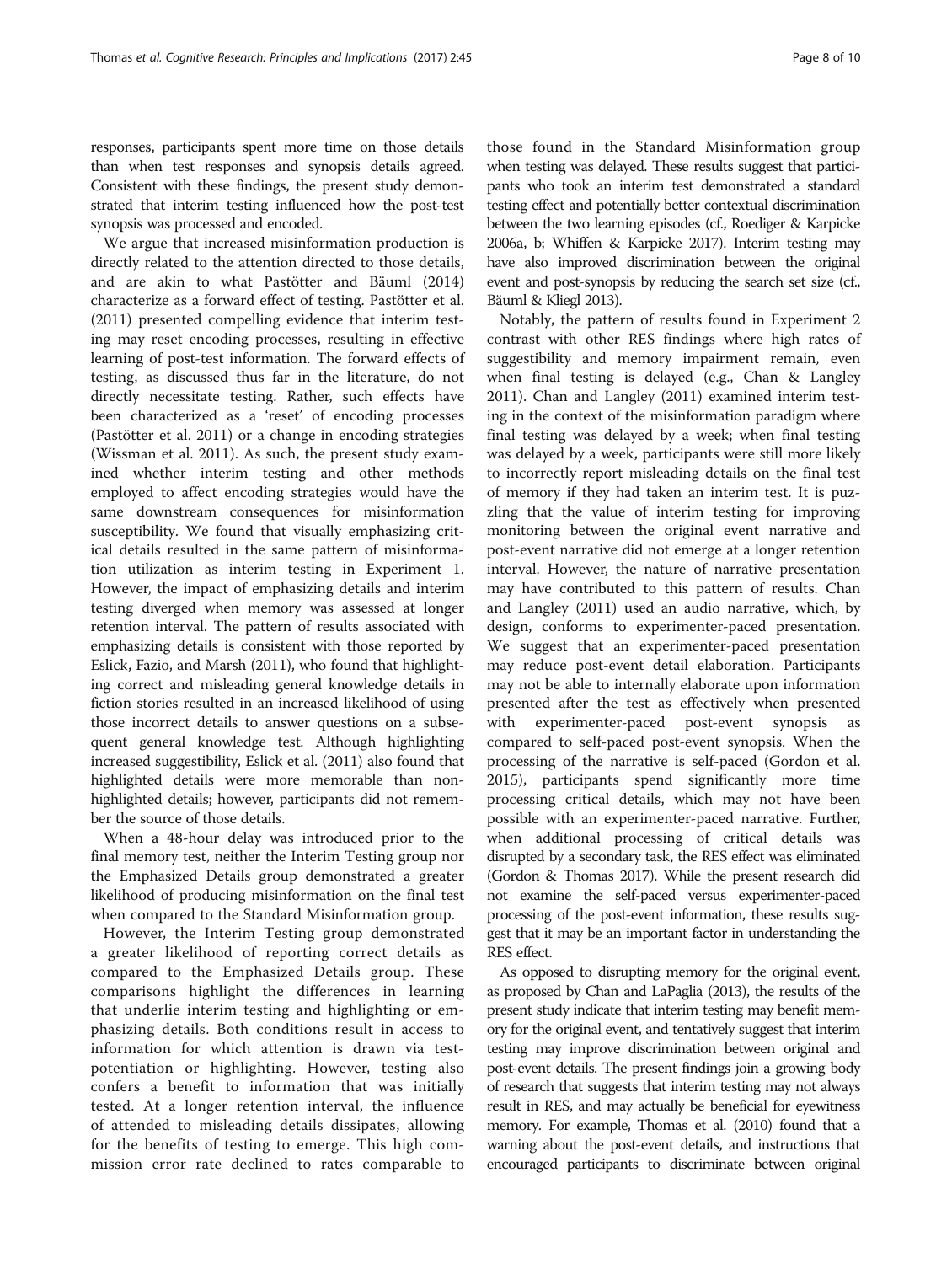<span id="page-9-0"></span>event and post-event details, eliminated RES. Under these instructions, participants who took an interim test demonstrated superior memory for the original event when compared to participants who did not take the intervening test. Further, Gordon and Thomas [\(2014\)](#page-10-0) demonstrated that interim testing resulted in better memory for original and post-event details when participants were allowed to provide multiple responses to final test questions.

Thomas et al. ([2010](#page-10-0)) argued that interim testing may influence accessibility of post-event details. Enhanced accessibility at final test resulted in biased responding. That is, participants are more likely to respond with the most accessible detail. However, previous research has suggested that one of the benefits of testing is that it creates a shift in context (Criss & Shiffrin [2004](#page-10-0); Jang & Huber [2008;](#page-10-0) Whiffen & Karpicke, [2017\)](#page-10-0). Testpotentiated accessibility may bias responding, but that bias can be corrected by instantiating careful retrieval monitoring processes. In situations where participants are given a warning (Thomas et al. [2010\)](#page-10-0) or the 48 hour retention interval in the present research, a careful search of memory may allow participants to take advantage of the differential contexts. Thus, testing between the original event and post-event synopsis should result in both standard benefits of retrieval practice and testpotentiated learning. RES may result from retrieval monitoring failures.

#### Conclusions

Consistent with the growing body of research examining the forward effects of testing, the present study reflects the powerful benefits of testing, and the differences between learning information presented after a test as compared to when that information directly externally emphasized. Testing seems to result in robust learning of information presented before and after the test. Direct emphasis seems to result in more superficial learning that results in biased responding. Further, interim testing seems to have similar beneficial effects on eyewitness memory as has been shown in the context of verbal paired-associate and expository text learning. The implications for eyewitness memory are dramatic. Cognitive psychologists have consistently warned of the perils of post-event information on eyewitness memory, which have only increased with the swift changes in how we access information. Many cognitive psychologists spend their time as expert witnesses in criminal cases expounding on the fragility of eyewitness memory, and the ease with which memory for an event can be corrupted by post-event information. The present research does not deny the fragility of eyewitness memory, and suggests that emphasizing details directly may increase biased responding. However, the present research suggests that interim testing may assist in mitigating the

consequences of frequently encountered post-event information provided that appropriate monitoring during retrieval can be emphasized.

#### Funding

This project was completed without internal or external funding.

#### Availability of data and materials

Data and materials are available upon request. All requests should be made directly to the first/corresponding author.

#### Authors' contributions

All authors contributed to the conceptual development of the hypotheses and experiments. PC and LG were primarily responsible for data collection. Data analysis was conducted by the first author, AT. AT, LG, and JB were responsible for drafting the manuscript. All authors read and approved the final manuscript.

#### Ethics approval and consent to participate

This research was approved by the Tufts University Social, Behavioral, and Educational Research Institutional Review Board (protocol #1305030). All participants provided written consent to participate in this study.

#### Consent for publication

Not applicable.

#### Competing interests

The authors declare that they have no competing interests.

#### Publisher's Note

Springer Nature remains neutral with regard to jurisdictional claims in published maps and institutional affiliations.

#### Author details

<sup>1</sup>Psychology Department, Tufts University, 490 Boston Avenue, Medford, MA 02155, USA. <sup>2</sup>Assumption College, Worcester, MA 01609, USA. <sup>3</sup>Stockton University, Galloway, NJ 08205, USA.

#### Received: 20 February 2017 Accepted: 4 October 2017 Published online: 22 November 2017

#### References

- 20<sup>th</sup> Century Fox Television. (2001). 24. [DVD]. (Available from 20<sup>th</sup> Century Fox Home Video, P.O. Box 900, Beverly Hills, CA 90213-0900).
- Baddeley, A. D. (1982). Domains of recollection. Psychological Review, 89(6), 708- 729. [http://dx.doi.org/10.1037/0033-295X.89.6.708.](http://dx.doi.org/10.1037/0033-295X.89.6.708)
- Bäuml, K. T., & Kliegl, O. (2013). The critical role of retrieval processes in release from proactive interference. Journal of Memory and Language, 68(1), 39–53. [http://dx.doi.org.ezproxy.library.tufts.edu/10.1016/j.jml.2012.07.006.](http://dx.doi.org.ezproxy.library.tufts.edu/10.1016/j.jml.2012.07.006)
- Carpenter, S. K. (2011). Semantic information activated during retrieval contributes to later retention: Support for the mediator effectiveness hypothesis of the testing effect. Journal of Experimental Psychology:Learning, Memory, & Cognition, 37, 1547-1552.
- Chan, J. C. K., McDermott, K. B., & Roediger, H. L. III. (2006). Retrieval-induced facilitation: Initially nontested material can benefit from prior testing of related material. Journal of Experimental Psychology: General, 135(4), 553- 571. [http://dx.doi.org/10.1037/0096-3445.135.4.553.](http://dx.doi.org/10.1037/0096-3445.135.4.553)
- Chan, J. C. K., Thomas, A. K., & Bulevich, J. B. (2009). Recalling a witnessed event increases eyewitness suggestibility: The reversed testing effect. Psychological Science, 20(1), 66–73. [http://dx.doi.org/10.1111/j.1467-9280.2008.02245.x.](http://dx.doi.org/10.1111/j.1467-9280.2008.02245.x)
- Chan, J. C. K., & Langley, M. M. (2011). Paradoxical effects of testing: Retrieval enhances both accurate recall and suggestibility in eyewitnesses. Journal of Experimental Psychology: Learning, Memory, and Cognition, 37(1), 248–255. [http://dx.doi.org/10.1037/a0021204.](http://dx.doi.org/10.1037/a0021204)
- Chan, J. C. K., & LaPaglia, J. A. (2013). Impairing existing declarative memory in humans by disrupting reconsolidation. PNAS Proceedings of the National Academy of Sciences of the United States of America, 110(23), 9309–9313. <http://dx.doi.org/10.1073/pnas.1218472110>.
- Congleton, A., & Rajaram, S. (2012). The origin of the interaction between learning method and delay in the testing effect: The roles of processing and